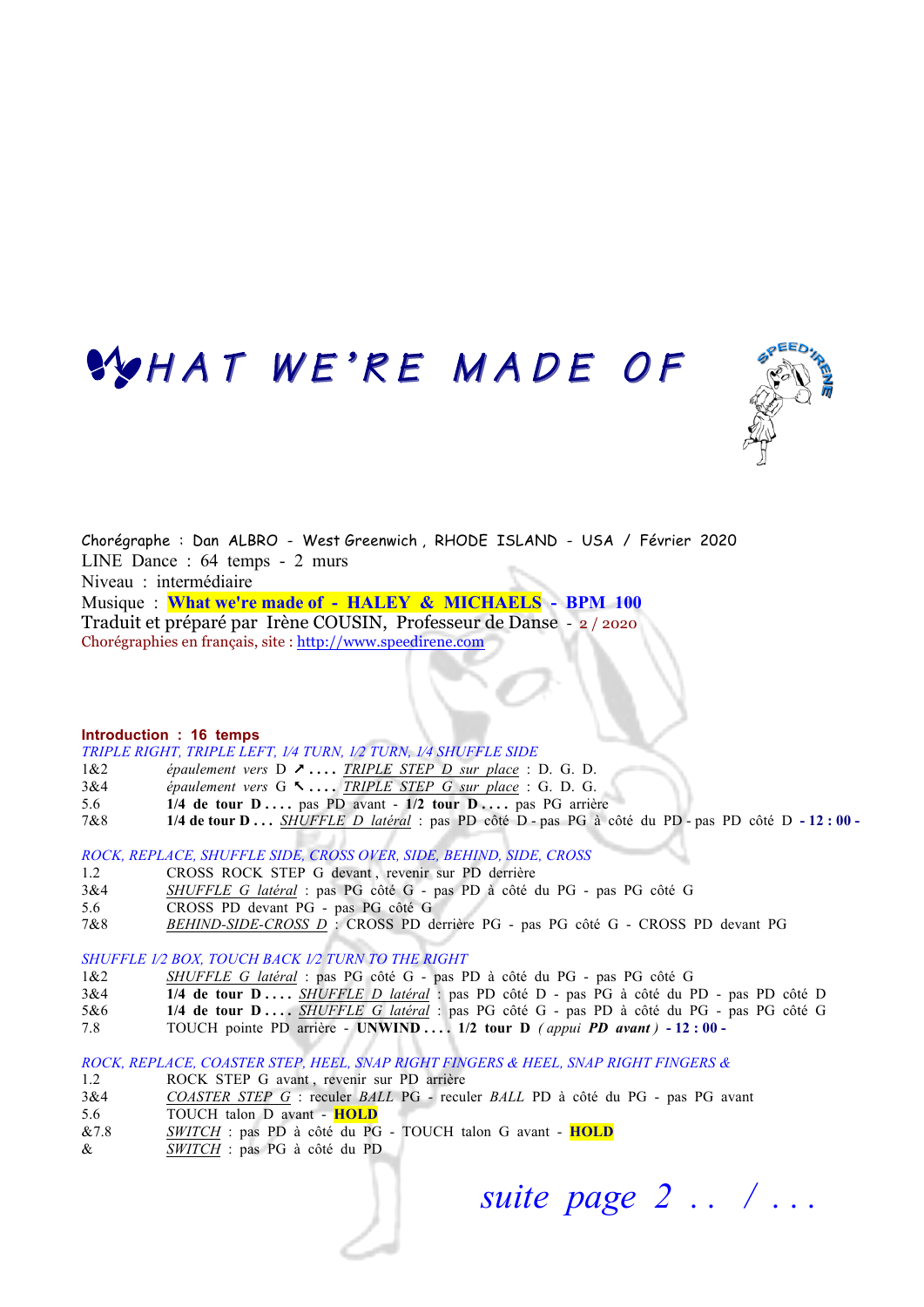# *page 2 . . / . . .*

#### *STEP, 1⁄4 TURN, CROSS, CLAP, ROCK SIDE, REPLACE, CROSS, CLAP*

1 à 4 pas PD avant - 1/4 de tour PIVOT vers G *(appui PG)* - CROSS PD devant PG - **HOLD** + **CLAP** - 9 **: 00** - 5 à 8 ROCK STEP latéral G côté G, revenir sur PD côté D - CROSS PG devant PD - **HOLD** + **CLAP** 5 à 8 ROCK STEP latéral G côté G , revenir sur PD côté D - CROSS PG devant PD- **HOLD + CLAP** 

# *SIDE, BEHIND, 1⁄4 TURN, STEP, 1⁄2 TURN, 1⁄4 SIDE, BEHIND, 1⁄4 TURN (FIGURE 8 VINE)*

- 1.2.3 *TURNING VINE à D* : pas PD côté D CROSS PG derrière PD **1/4 de tour D . . .** pas PD avant **- 12 : 00 -**
- 4.5 **pas PG avant 1/2 tour PIVOT vers D** (appui PD)  **6 : 00 -** 6.7.8 **1/4 de tour D** ... *TURNING VINE 1/4 tour G* : pas PG côté G
- 6.7.8 **1/4 de tour D . . .** *TURNING VINE 1/4 tour G* : pas PG côté G **( revenir face au mur de départ ) - 9 : 00 . . . . . . . .** CROSS PD derrière PG - **1/4 de tour G . . . .** pas PG avant **- 6 : 00 -**

#### *ROCKING CHAIR, STEP, 1⁄2 TURN, STEP, 1⁄2 TURN*

- 1.2 ROCK STEP D avant , revenir sur PG arrière **ROCKIN**
- 3.4 ROCK STEP D arrière , revenir sur PG avant **] CHAIR**
- 5.6 pas PD avant 1/2 tour PIVOT vers G *( appui PG avant )*
- 7.8 pas PD avant 1/2 tour PIVOT vers G *( appui PG avant )*

#### *RUMBA BOX*

1 à 4 *RUMBA BOX avant D* : pas PD côté D - pas PG à côté du PD - pas PD avant - TAP PG à côté du PD 5 à 8 *RUMBA BOX arrière G* : pas PG côté G - pas PD à côté du PG - pas PG arrière - TAP PD à côté du PG